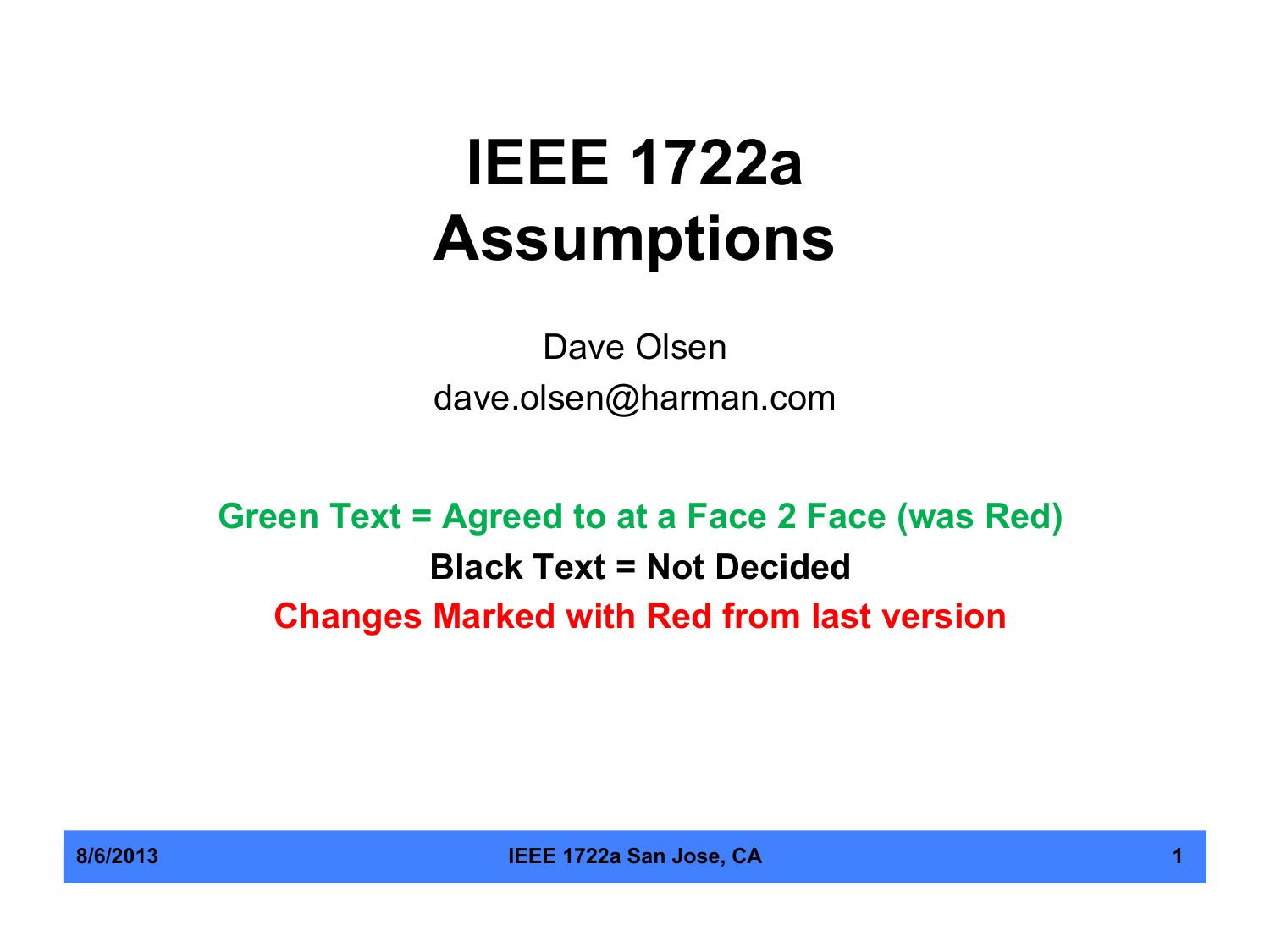# **Subtype Assignment**

#### • New subtypes

- 0x02 AVTP Audio Format
- 0x03 AVTP Video Format
- 0x04 Control Streams (Automotive/TSCS)
- 0x7a AVDECC Discovery
- 0x7b AVDECC Enumeration and Control
- 0x7c AVDECC Connection Management
- 0x7d Clock Reference Stream
	- Incorporate SMPTE Timecode as part of MCS
- Divide the subtype table between C and D to clarify that these are different subtype domains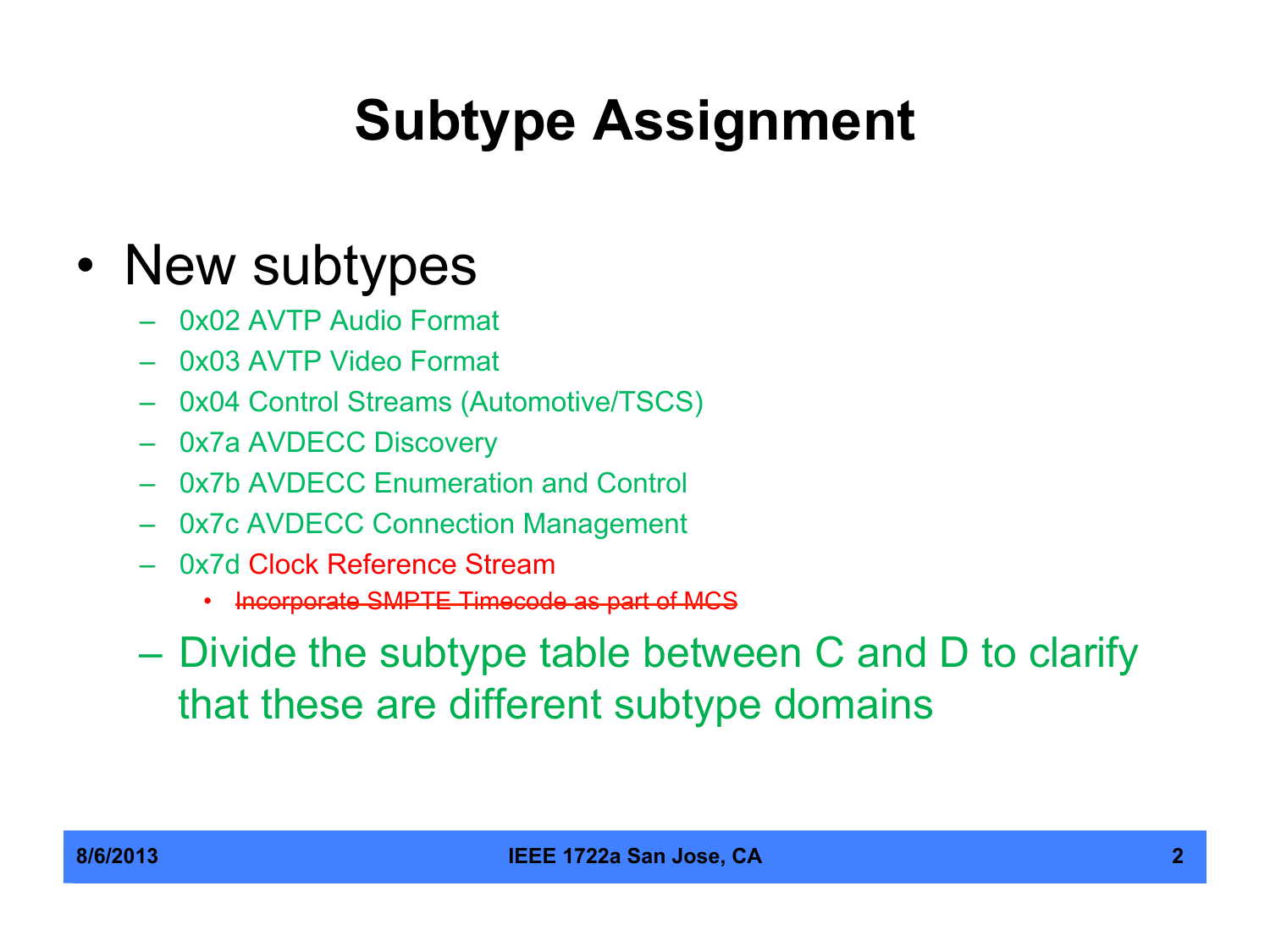#### **Mac Address Assignment**

- MCN needs MAC address (91:E0:F0:00:FF:01) – MCN has been deprecated and this is no longer needed
- 1722.1 has requested a block of 16k MAC addresses to by assigned by 1722a from the 1722 OUI (91:E0:F0:01:00:00 – 91:E0:F0:01:FF:FF)
	- Add a new global OUI usage table
		- Put in Annex D and shift all other Annexes
		- Include MAAP range
			- Include a reference in MAAP pointing to Annex D
		- Include 1722.1 range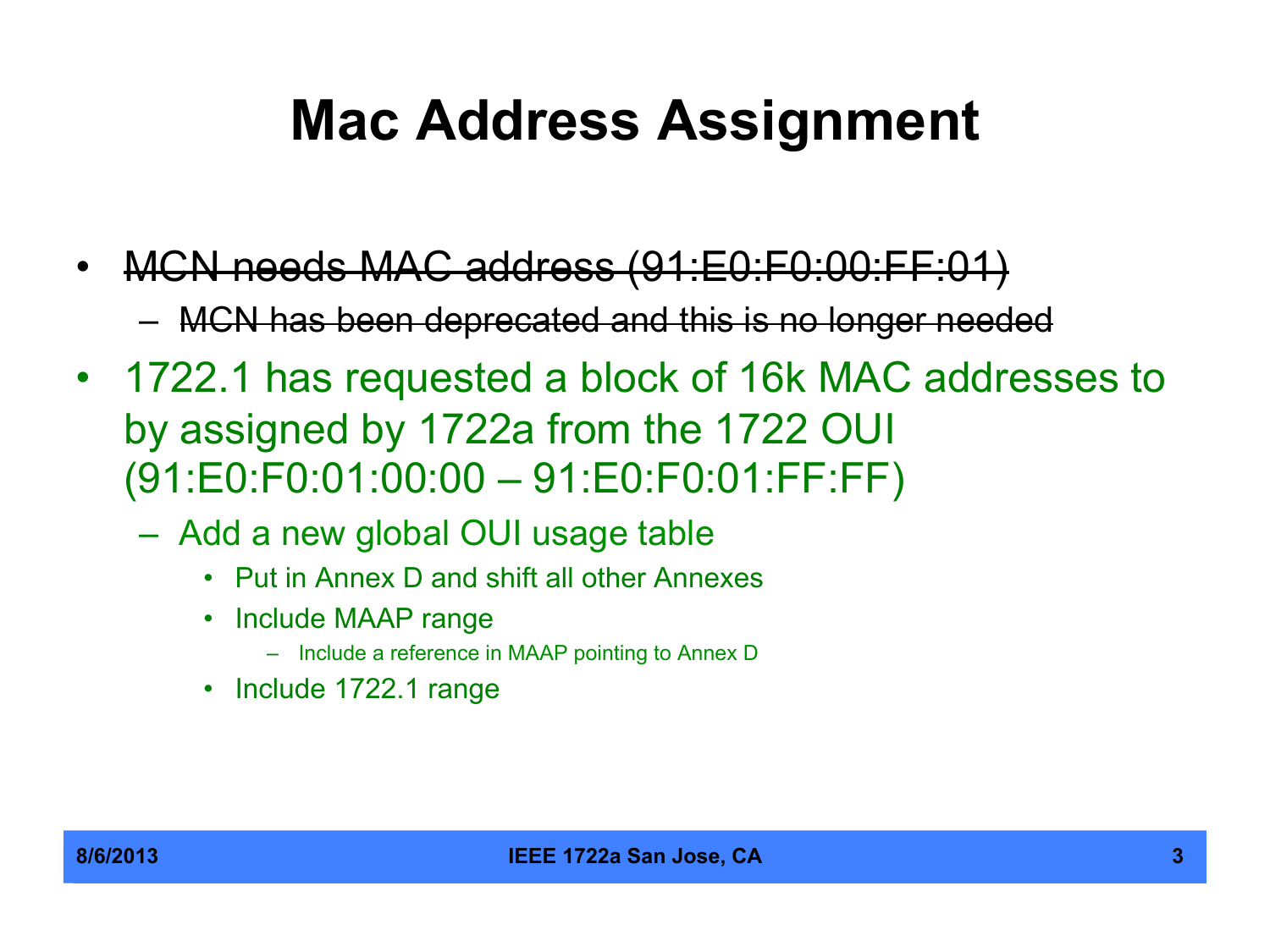## **Changes to current standard**

- Redefine gateway info to only be valid for 61883 formats, changed to Format Info
- Gateway info field to be replaced by a protocol specific field that can be used in new protocols
- GV bit to also be redefined to be available for use in new protocol types or reserved where not used
- Update reference to 802.1AS-2011 (done)
- Update reference to 802.1Qav (done, by updating to Q-2011)
- Update reference to 802.1Q-2011 (done)
- Update reference to 1722.1 once it becomes final
- Update other references???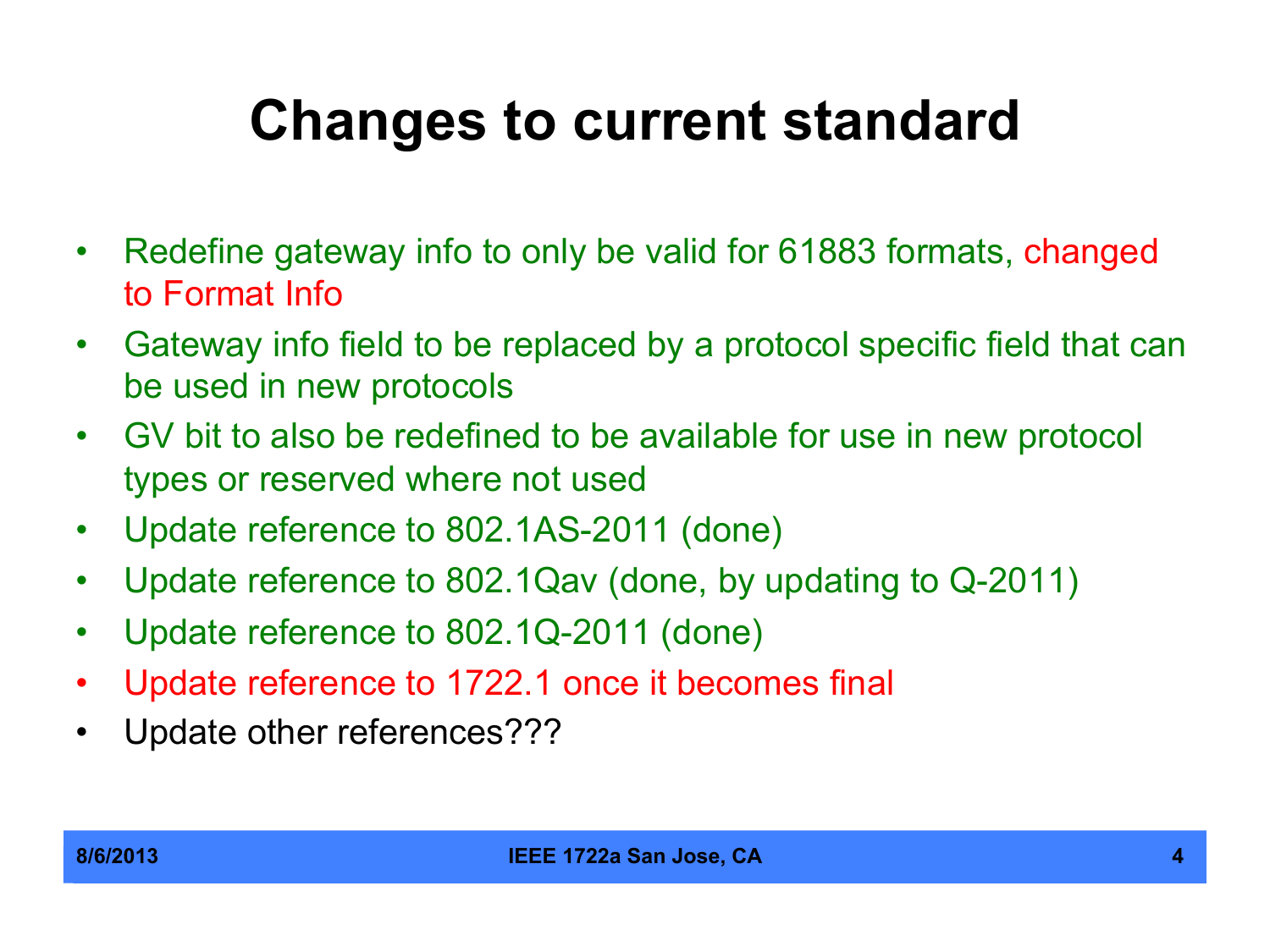#### **Doc errors in current standard**

- Page 16 "Max gPTP ) Skew Time" -> "Max gPTP Skew Time)" (done)
- Figure 5.4 "Timing Uncertainty" misunderstanding
	- The "AVTP max timing uncertainty" is an unfortunate name. Really it should have been called "max sample delivery time" or some such … it's supposed to be the worst case time between taking the sample and delivering it to the 1722 ingress time reference plane. THIS NEEDS TO BE CONSTANT … so "uncertainty" was a really poor term … it just meant "we don't know how to standardize this". Note the phrase "It is the Talker's responsibility to know the Timing Uncertainty of its own design …"; that's an indication of requirement for certainty in the "Timing Uncertainty". (Don, Ashley and Girault)
- Support for alternate SYT intervals for 61883-6 support for SR Classes other than SR Class A (opinion has changed on this and there is currently no interest in formalizing this most will be using AVTP Audio)
- 5.4.11 "protocol subtype" should be "subtype field"
- Review usage of SRP Stream ID, Aaron to follow up
- Review possible use of other time source (ie. Not 802.1AS) (discussed and agree that we will not include this as part of 1722a)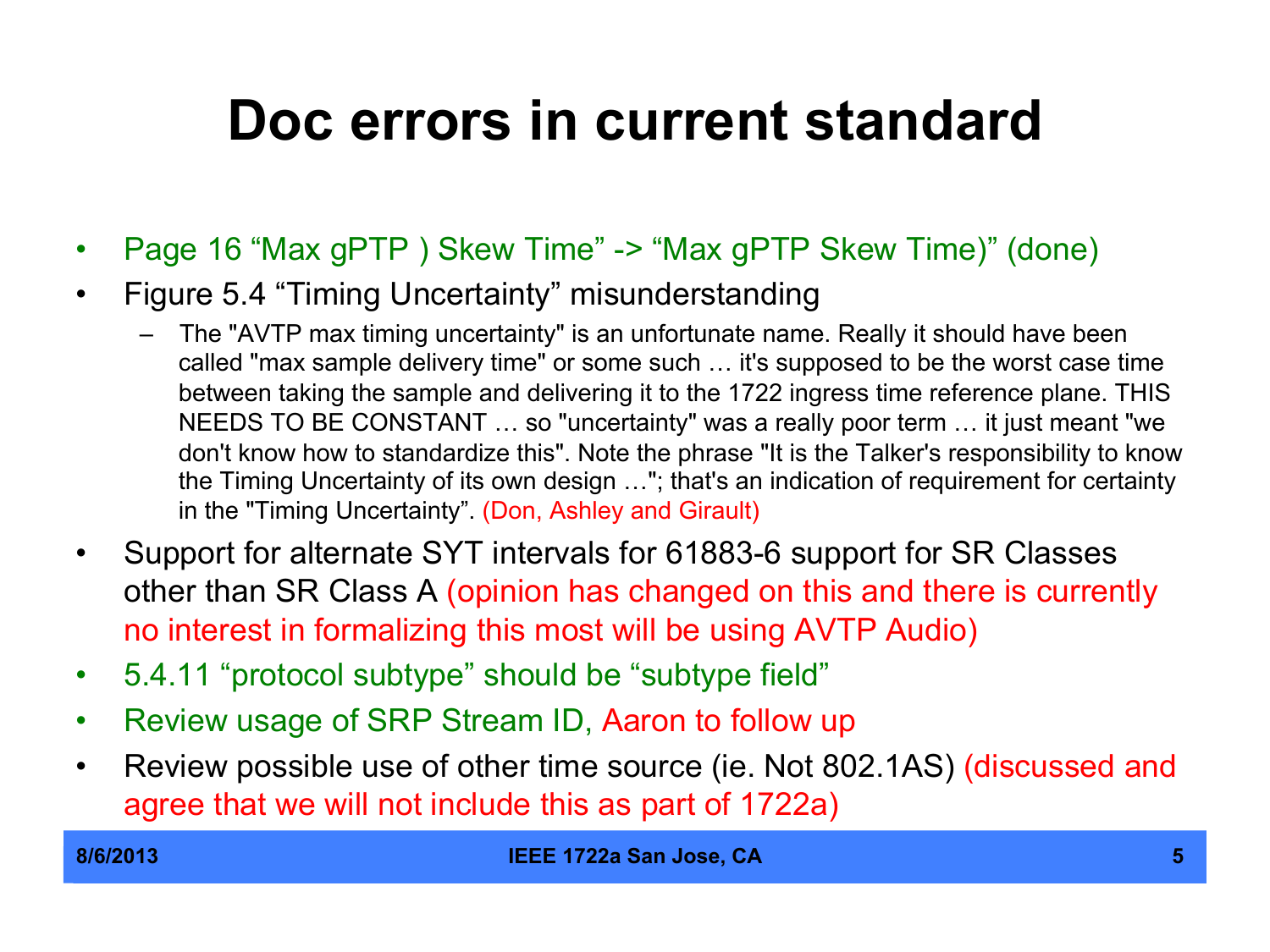# **AVTP Audio Format**

- Support PCM audio
	- Support more channels
	- Simpler data parsing
- Event Markers
- Encryption will be indicated by the new Version 1 security header
- Support for multiple Observation Intervals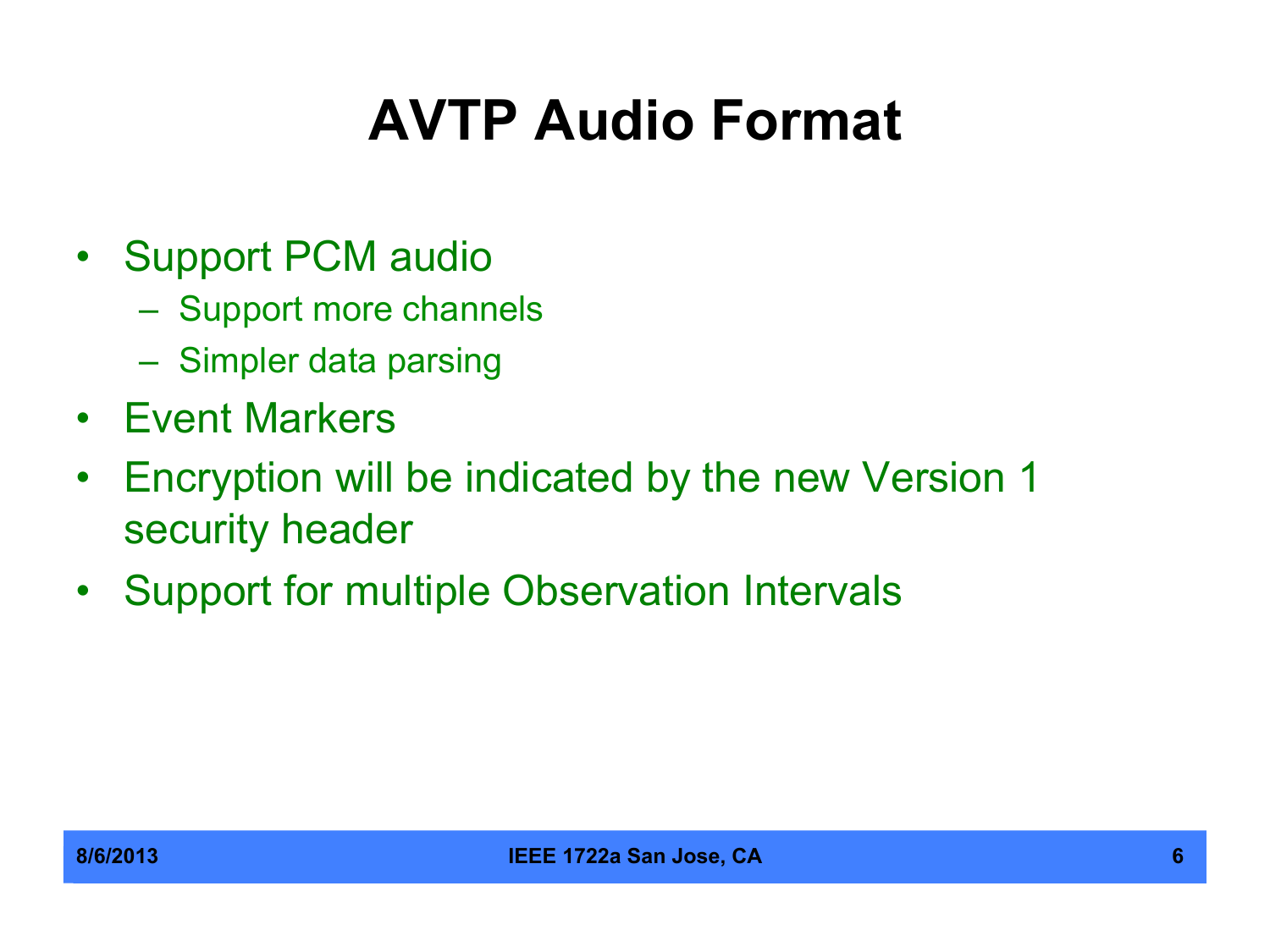# **AVTP Audio Format LPCM Format**

- Timestamp in every packet
	- Always the presentation time of the first sample
	- Sparse timestamp mode indicated by a bit in the header then every  $8<sup>th</sup>$  packet is timestamped vs. every packet. Possibly use M0 for this.
- Supported formats
	- 32 bit float (IEEE 754) Do we need a reference added for IEEE 754?
	- 32 bit integer
	- 24 bit integer, packed
	- 16 bit integer, packed
	- Interleaved only for all formats
- All packets in a single stream are the same size (i.e. Each frame contains the same number of samples)
	- All frames including the final stream frame must contain valid sample data
	- All frames including the final frame must be assumed that they will be played out and therefore contain sample data that will play appropriately.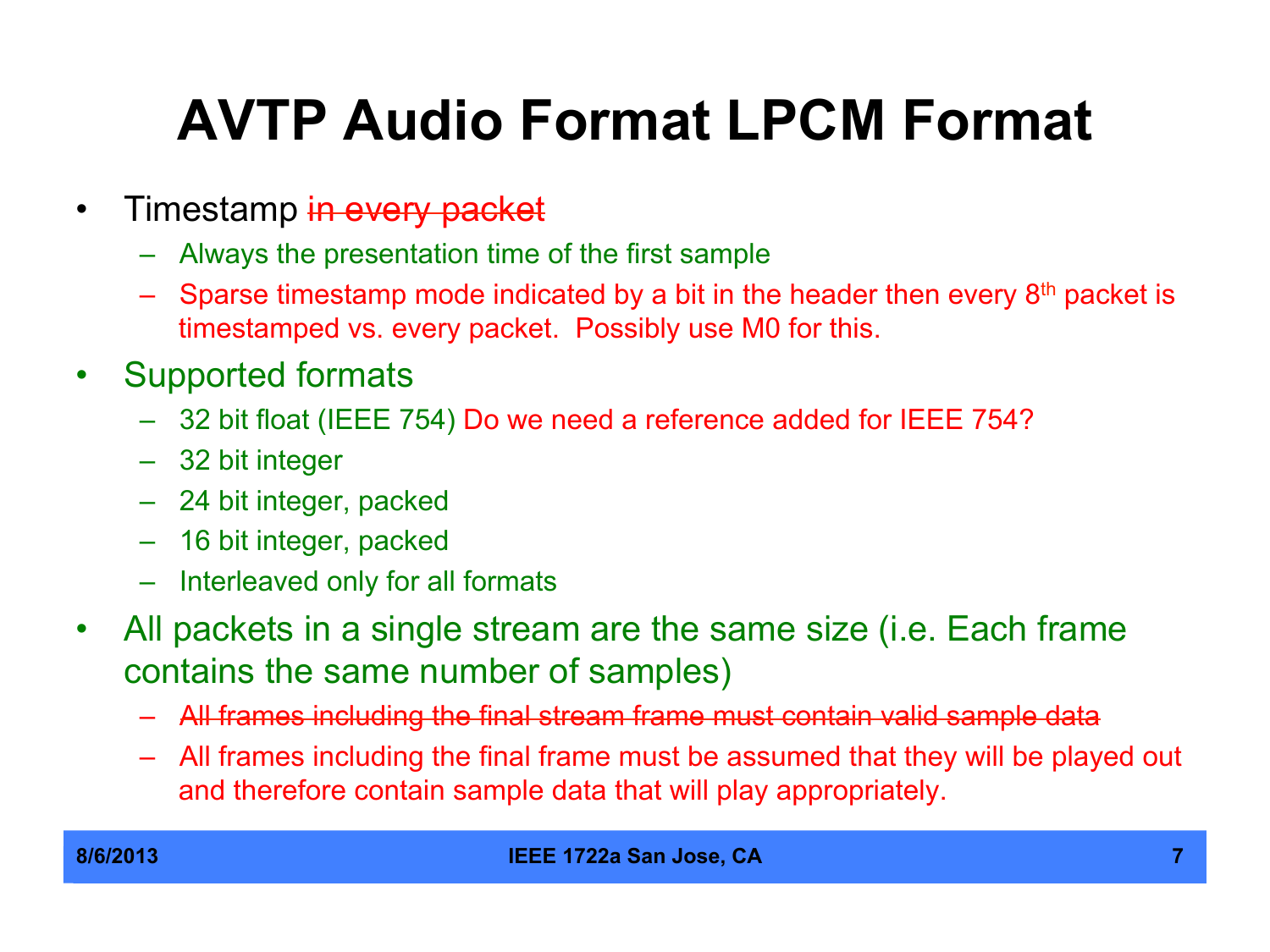## **AVTP Video**

- Support new native AVTP formats
	- Pro Video Formats for transporting SDI formatted video
	- Support RAW sensor data (no one is claiming a desire for this, will be dropped if no further interest)
		- IIDC formats currently support this functionality.
- Support RTP Payload formats
	- Support MJPEG (RFC 2435)
	- Support MJPEG2000 (RFC 5372)
	- Support H.264 (RFC 6184)
	- Add Other to the table of formats
	- Discussed support for SMPTE 2022-6 (do not intend to support this currently)
- **Marker Bits** 
	- Proposal to increase the number to 4
	- Bit marking first field
	- Bit marking second field
	- Possible use of Marker bit to indicate SOF/EOF in RTP and other formats
	- Possible use of Marker bits to indicate SOF and switching points (non normative)
- Encryption is part of Version 1 Header
- HDCP is available for use in PES with no further work in 1722a
	- Add informative Annex to describe this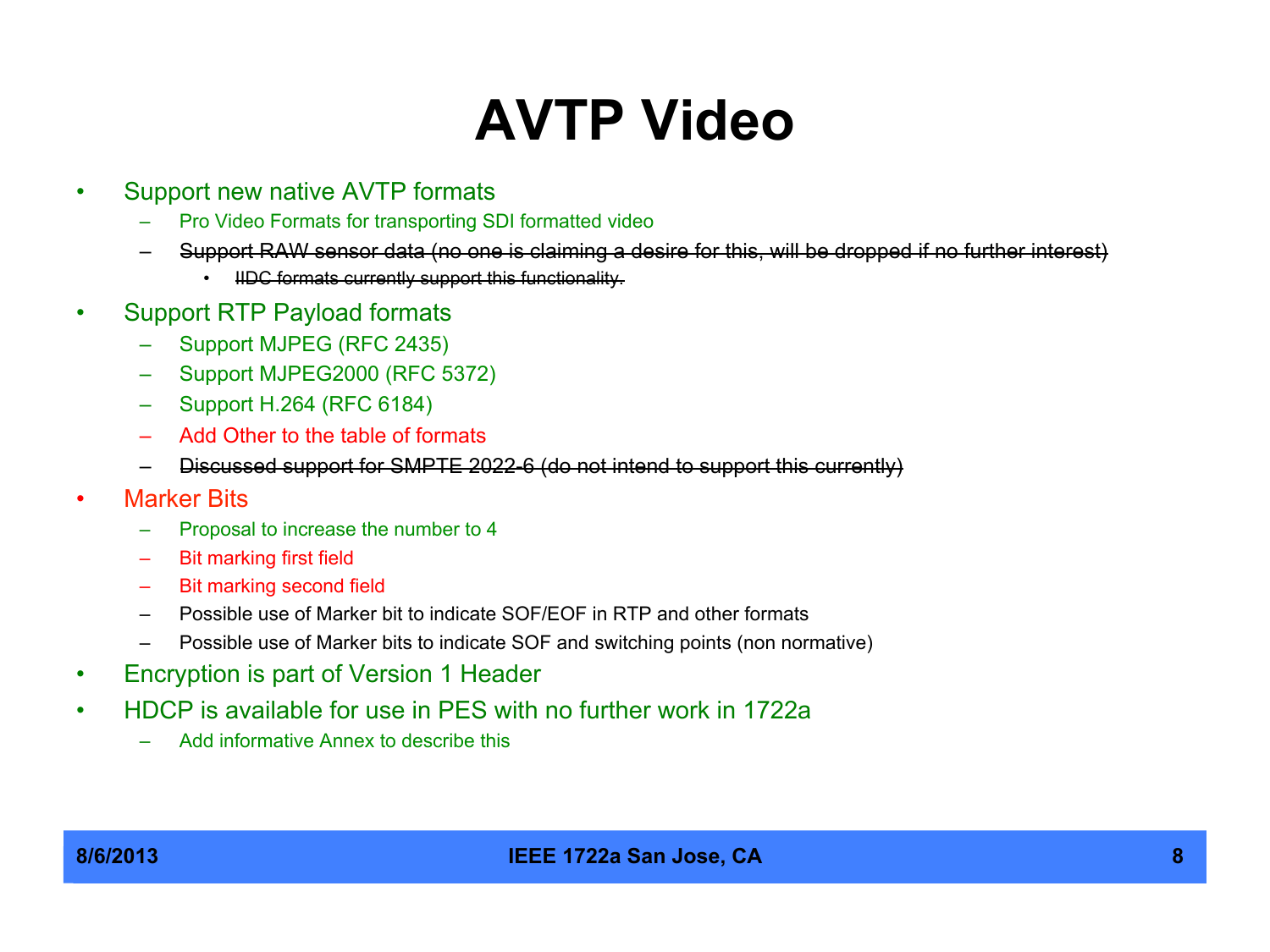#### **Media Clock Negotiation**

- Media clock management is proposed to change to new method
- Frequency multipliers to match 1722.1
	- 1.001, 1/1.001, 24/25, 25/24
- Clock Quality field(s) to be added between priority1 and priority2
	- Media Clock variance should be determined by PTPDEV (16 bit field)
	- gptp\_clock\_period field related to gPTP interval typically 8ns or 40ns (8 bit field)
- Required Crystal GUID to be added for informational purposes to MCN Advertise packet
- MCN has been removed from 1722a has been replaced by CRS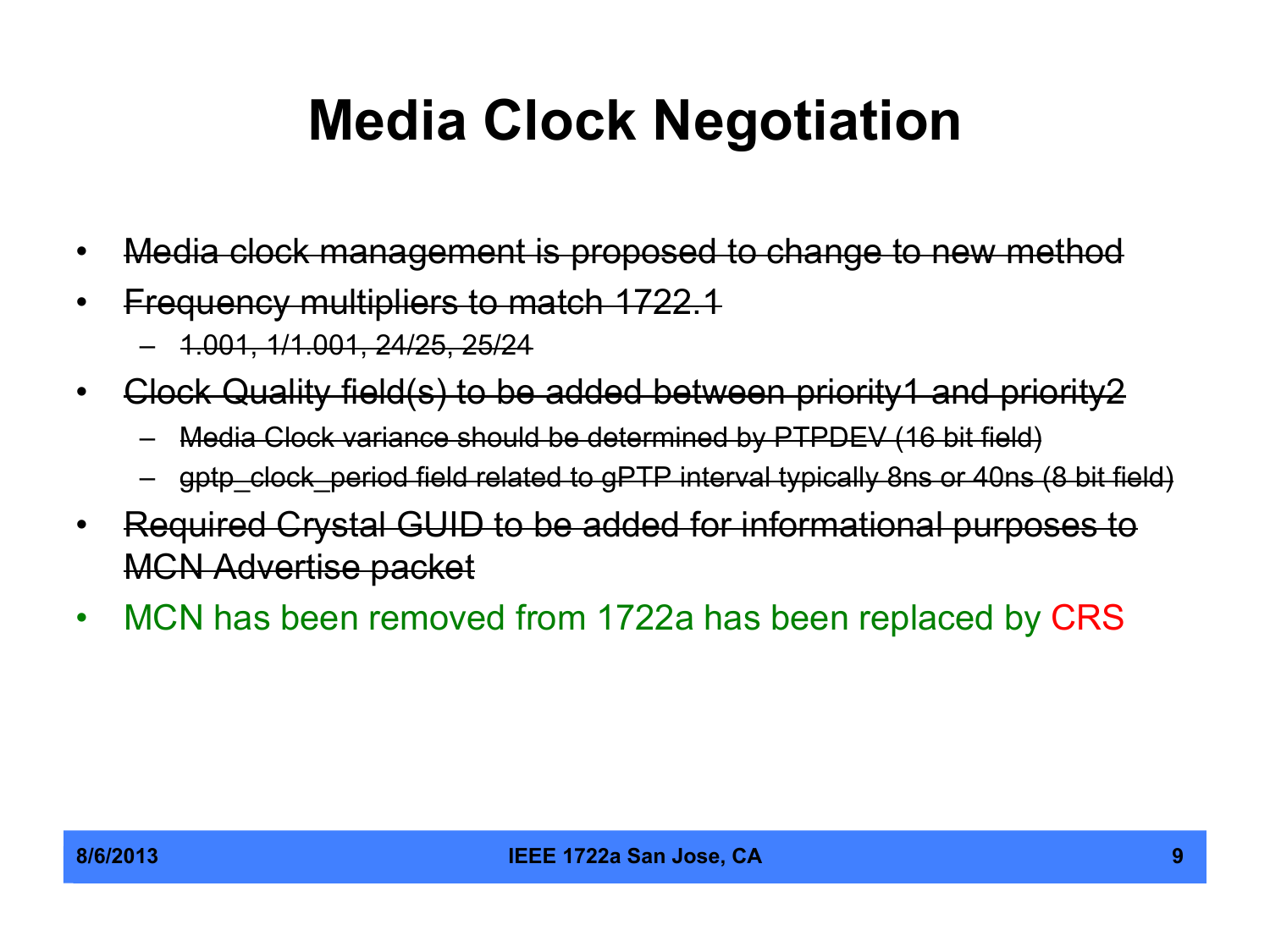#### **Clock Reference Stream**

- Need to define an optimized media clock stream frame format
	- Reduced network bandwidth required for MCS
	- Tolerant of dropped frames
- Common format for Audio and Video if technically feasible
- Audio clocks based on sample clock
- Video clocks based on
	- Frame clock
	- Line clock
	- No Pixel clock
	- Look at correlation of frame and line clock
		- Use of Marker bits
- Study alignment of Audio and Video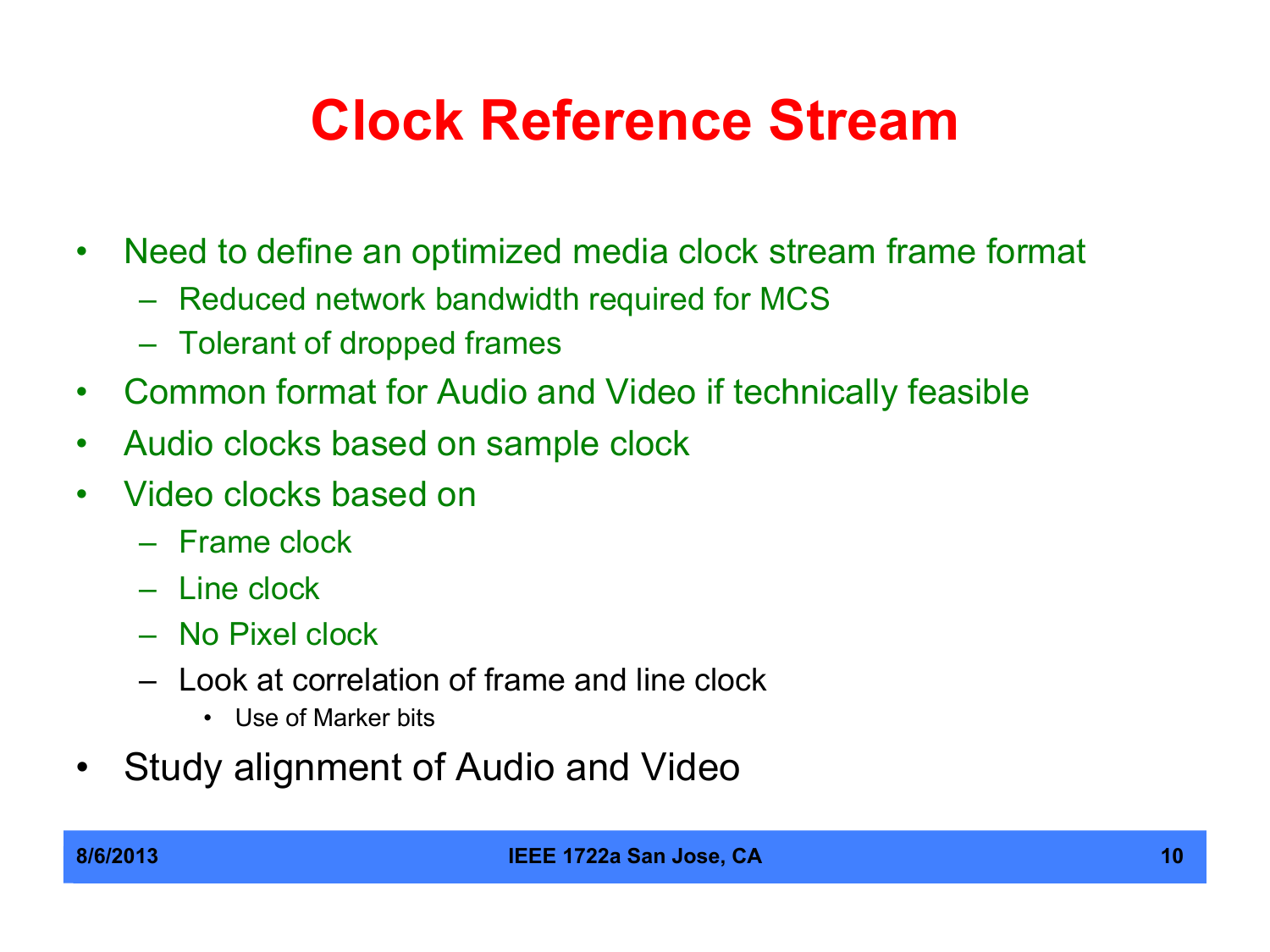#### **Clock Reference Stream**

- Create abstract model for MCS that includes following items (Rob)
- Presentation Time must land on the media clock grid (within tolerance TBD)
- Receive stream presentation times must be on the intended clock grid by no more than  $+/-1/3$ clock period
	- We need some examples for how to get a stream to land on the grid by calculating appropriate presentation times
	- AES requires +/- 5% TX, +/- 25% RX
	- We may want to tighten this up in the future
- SMPTE time code support
- 8 bit labels
	- Audio
	- Frame sync
	- Line sync
	- SMPTE
	- Sample Number
- 64 bit timestamps
- CRS streams shall be reserved streams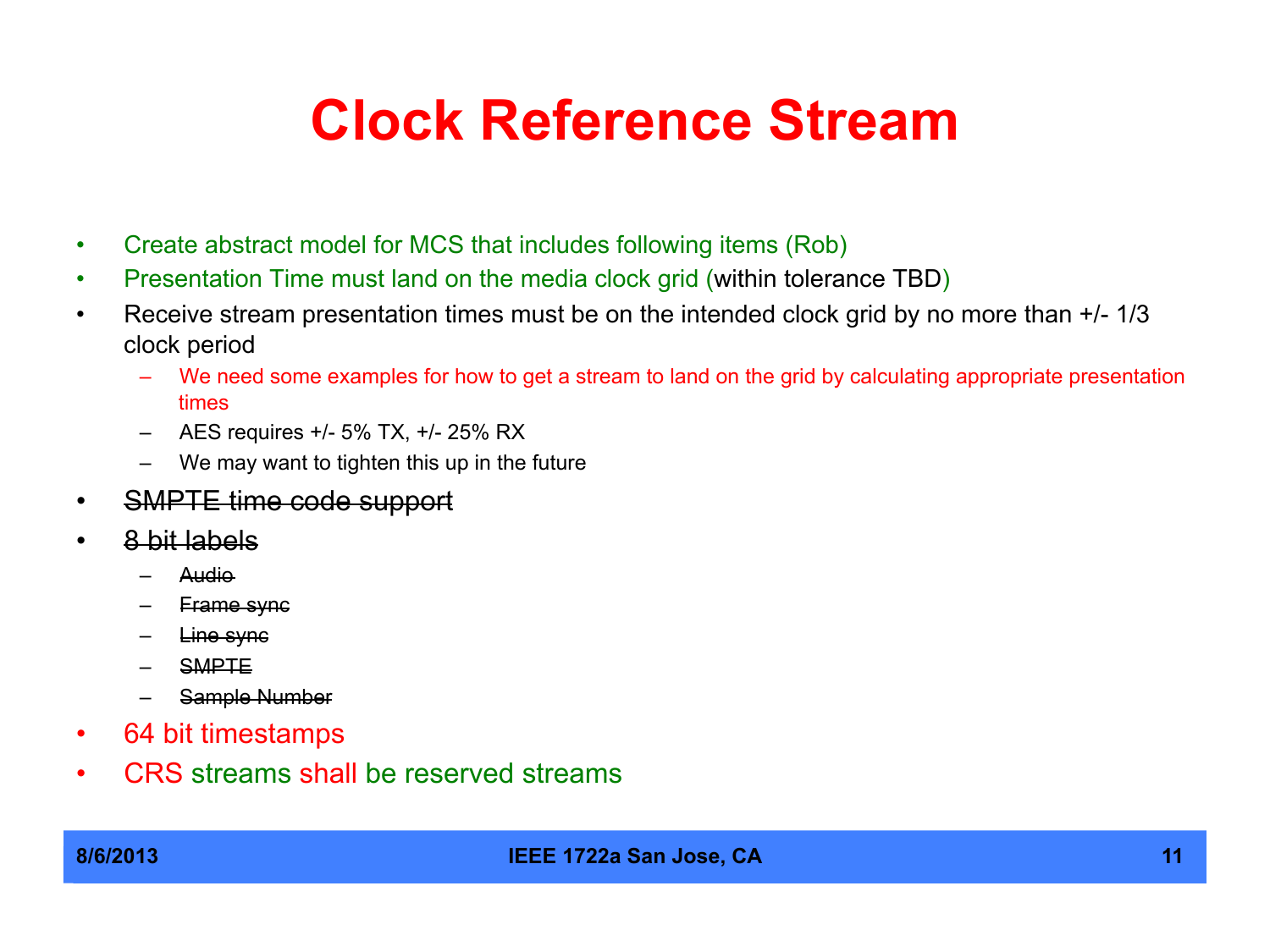## **Media Clock Stream**

- New possible names for MCS
	- Global Clock Streams
	- Clock Reference Streams
	- Working Clock Streams
- Need presentation on what happens on MCS failure and when to freewheel/fail or switch
- Do we want to address fail over streams? (There is concern that this is unsolvable)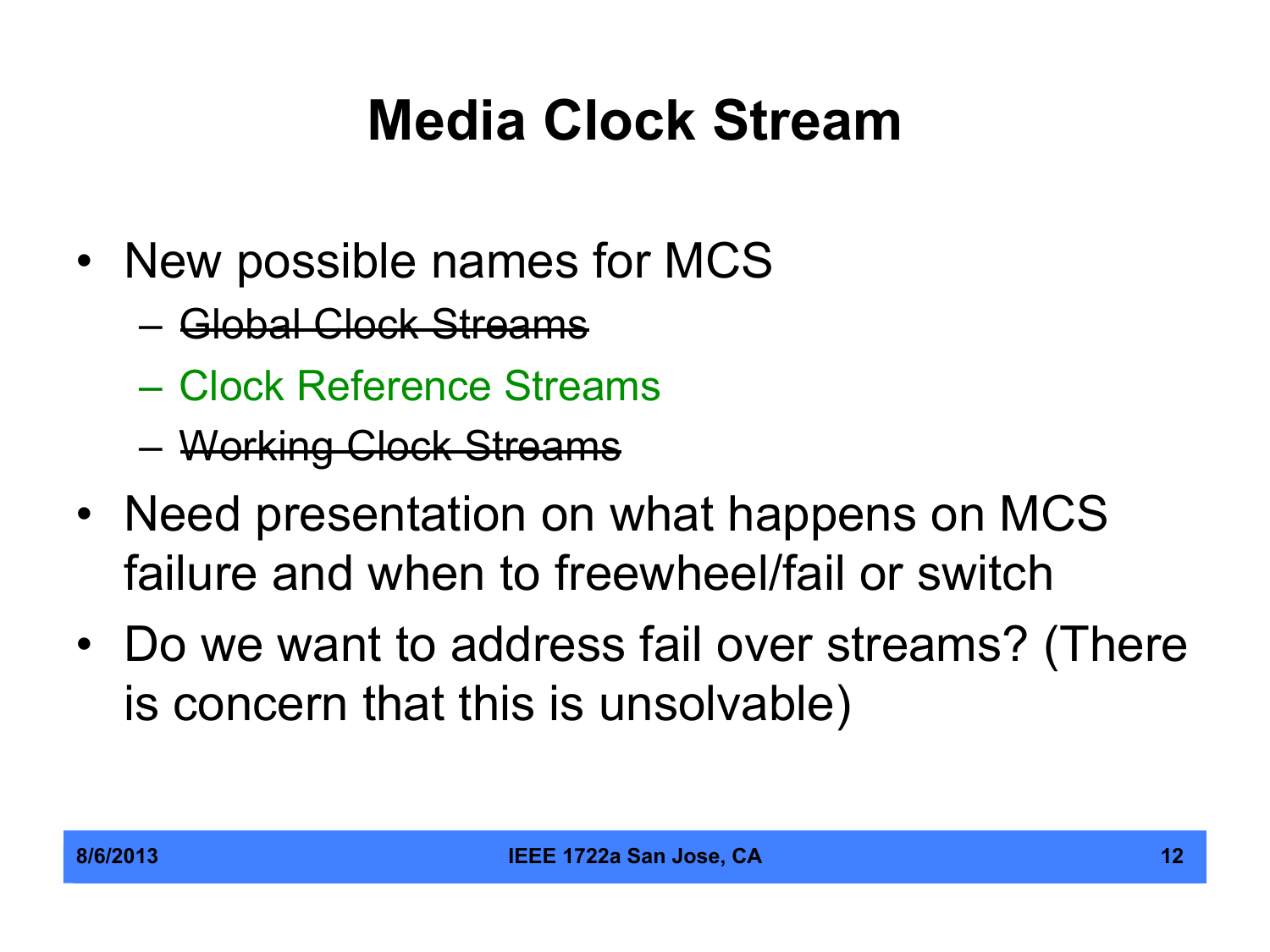### **Real Time Format Change (the HDMI problem)**

- Include markers to indicate change
	- Prechange indication??
	- Format identifier??
	- Formats are prenegotiated
	- One bit could set to indicate a change is coming and then reset to indicate the change is here
- Required in AVTP audio/video formats
- Add bits to 61883 base formats
- Could this be used by the 802.1 multitalker problem??
- This feature relies on HDCP and so we should put this on hold until we solve the HDCP Problem
- HDMI content must be HDCP protected and therefore must be carried in a MPEG2-TS so this problem does not exist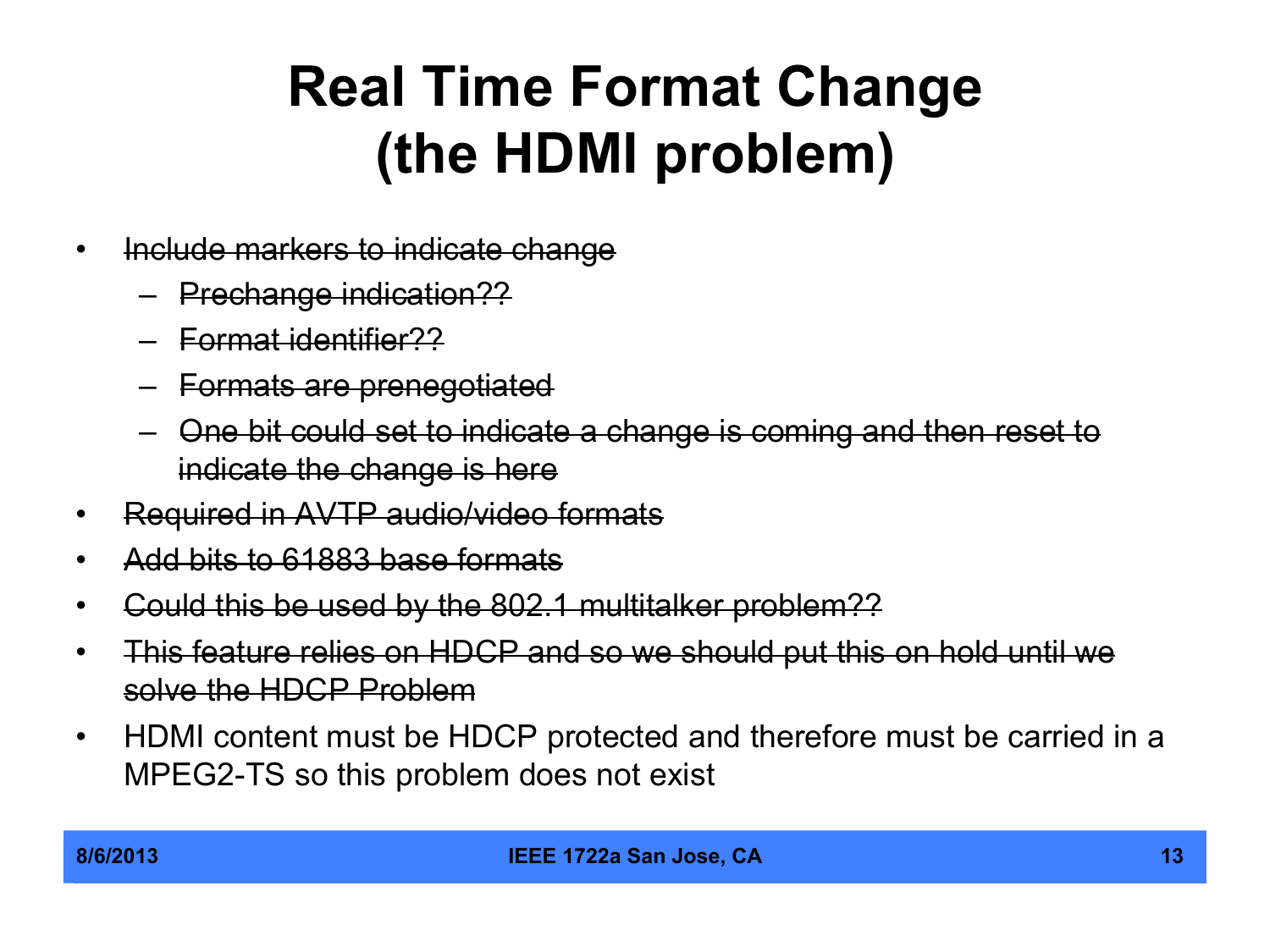## **Diagnostics**

- Diagnostic Counter to be included with 1722a
	- List included in current draft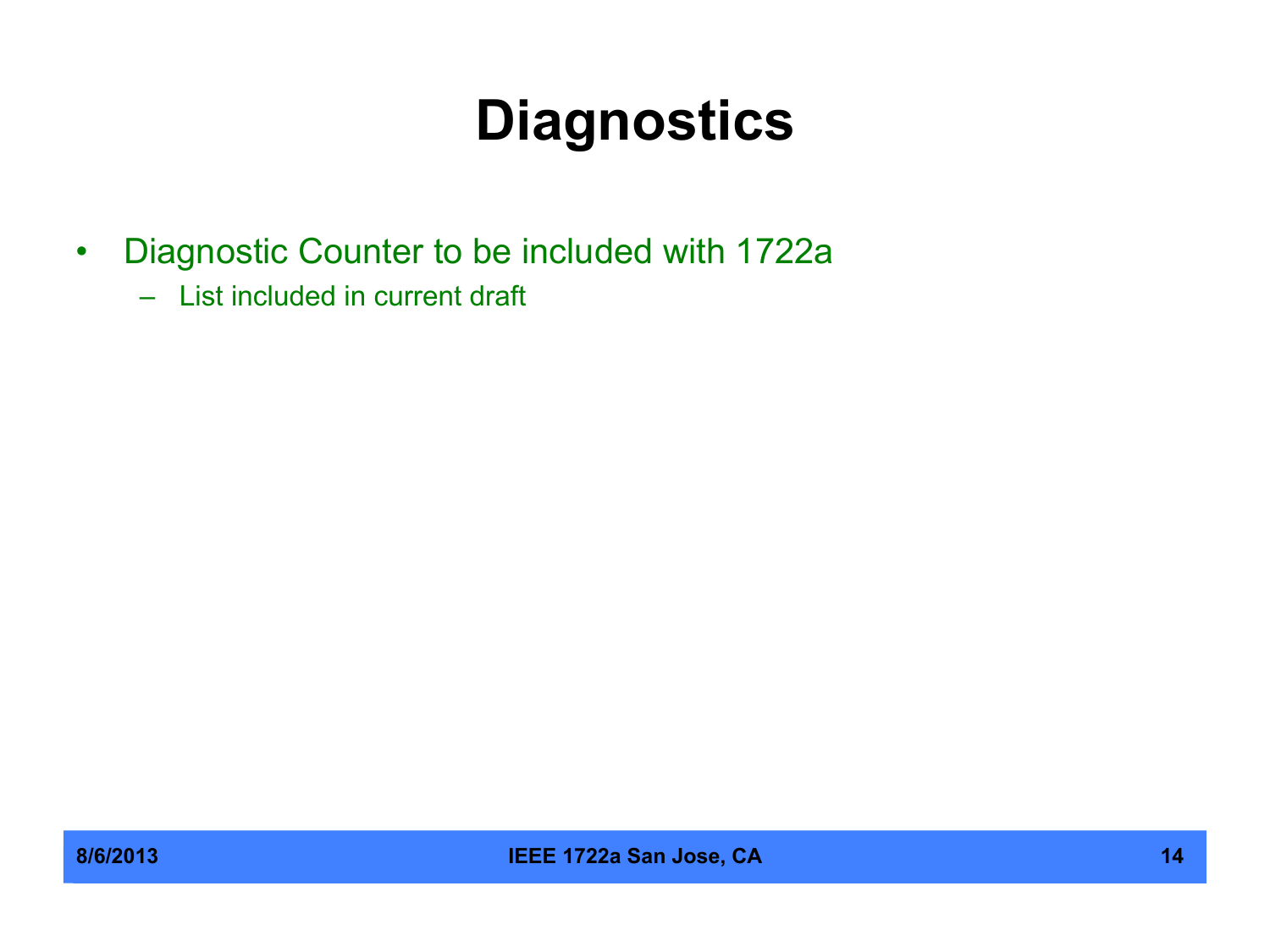## **1722/1722a PICS**

- 1722/1722a only (no PICS will be derived from IEC 61883 specific standards)
- Need PICS for AVTP audio/video
- Need PICS for AVTP Control Streams
- Need PICS for CRS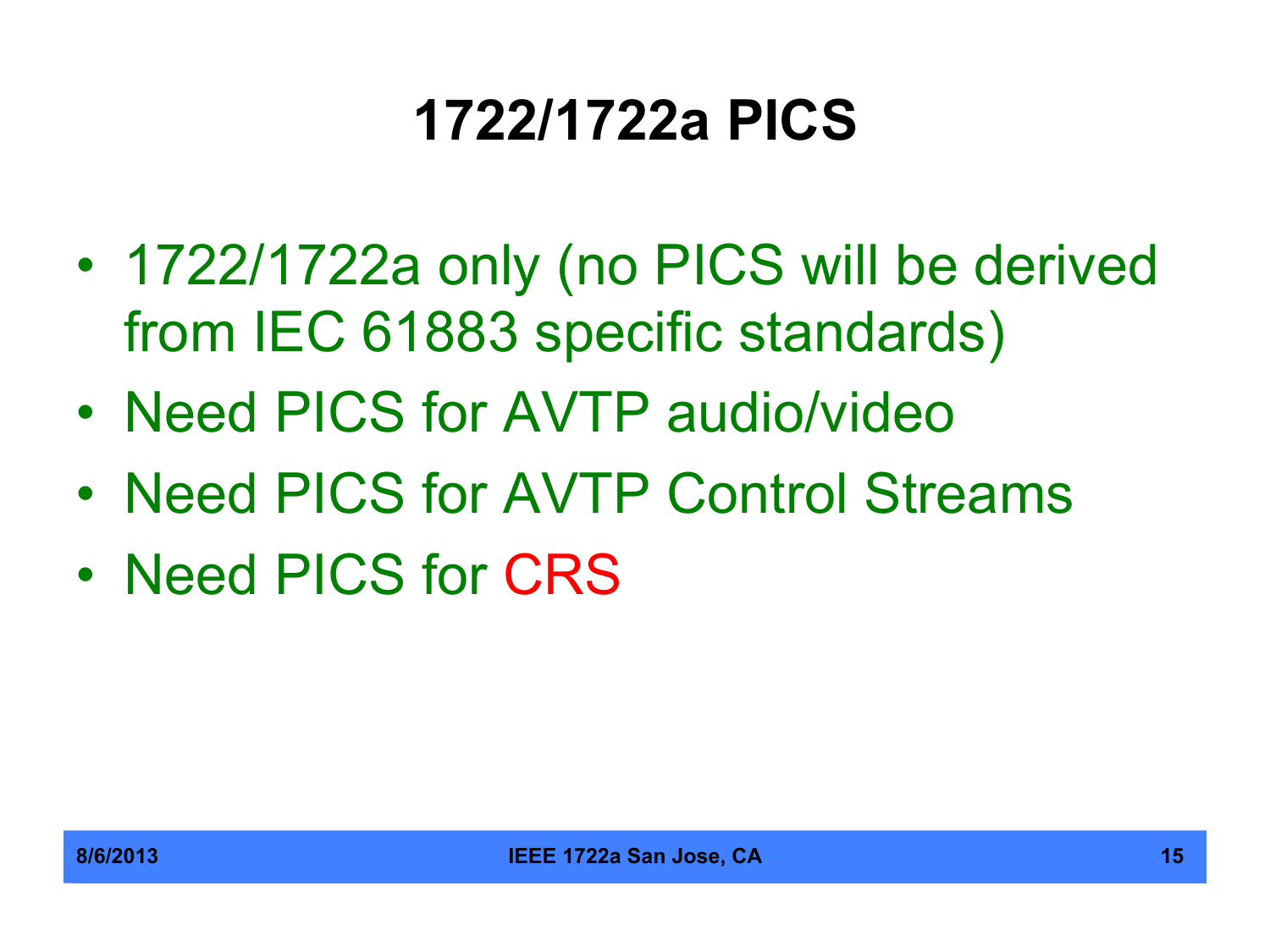# **DTCP/HDCP**

- Informative Annex to be written to describe HDCP IIA 2.0 usage
- No change need in 1722a to support HDCP IIA
- 1722a will not work with the DTCP to get approval for custom HDCP
- 1722a will not work with the DTLA to get approval
- HDCP IIA APM protocol moved into 1722.1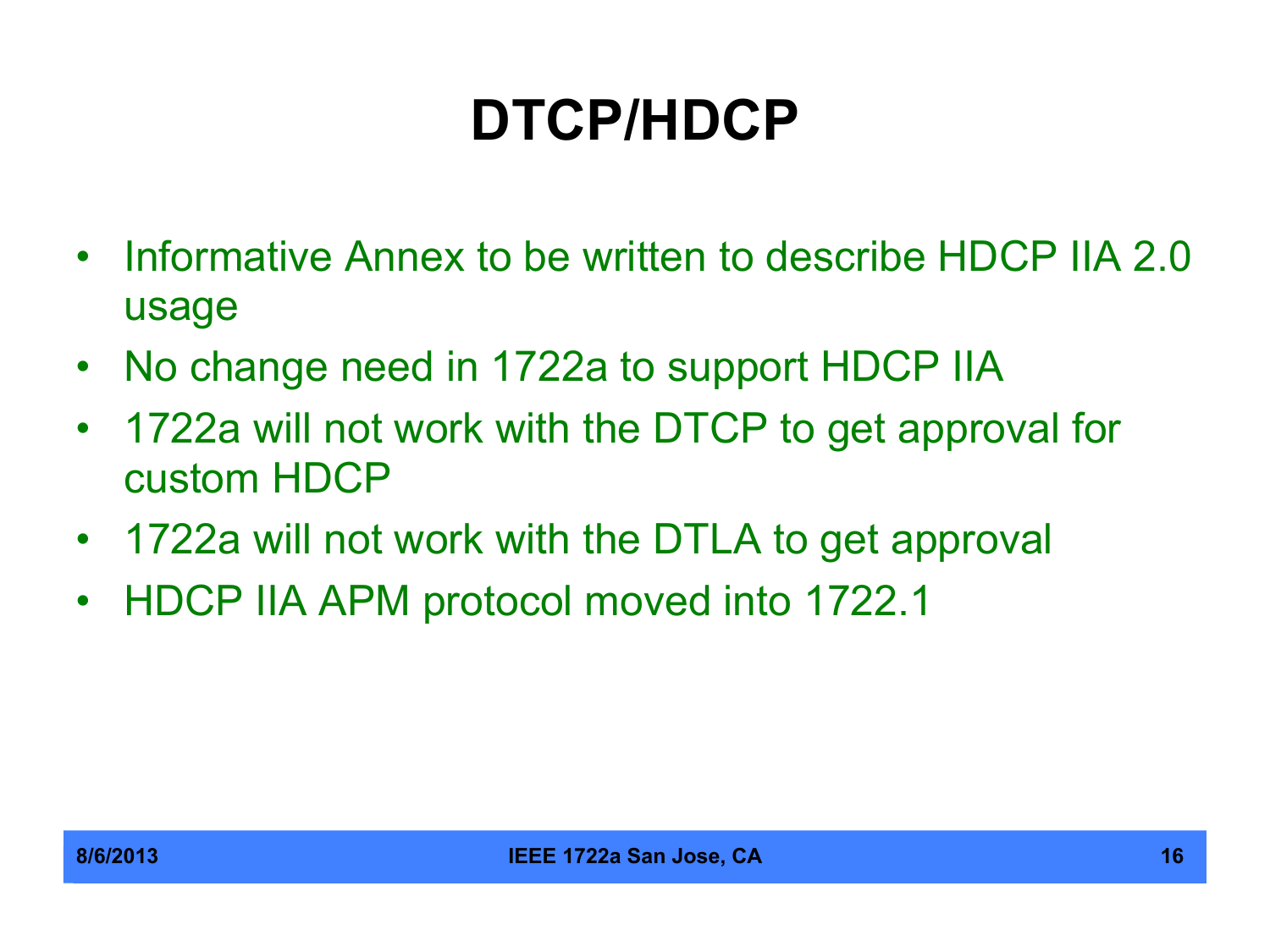## **Control Streams**

- Automotive base format
	- FlexRay Protocol
	- CAN Protocol/CAN-FD [4/13]
	- LIN Protocol
	- MOST Control protocol to be added in multiprotocol format [4/13]
	- MOST Data to be studied [4/13]
	- Support for multiple protocols in a single frame
- TSCS Protocol (Time Sensitive Control Stream)
- We will not be defining FlexRay synchronization
- Should we rename AVTP Control to AVTP Command Streams or AVTP Signal Streams, or something else more useful?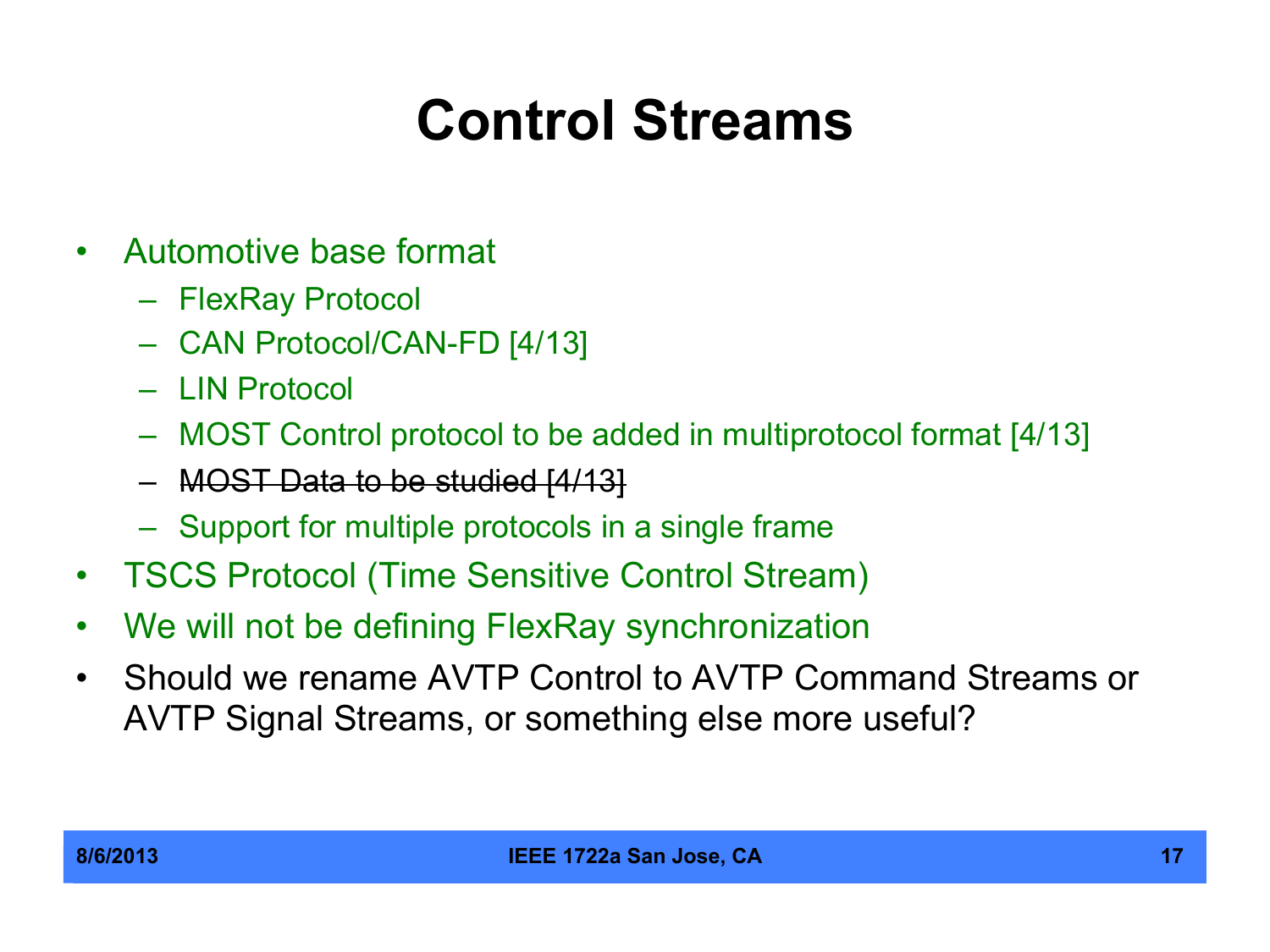# **Security with minimal latency**

- Informative Annex
- MacSec per link encryption
- 802.1X per LAN authentication
- How do I secure a live performance?

– Class A Stream latency

• Need a volunteer or this will be dropped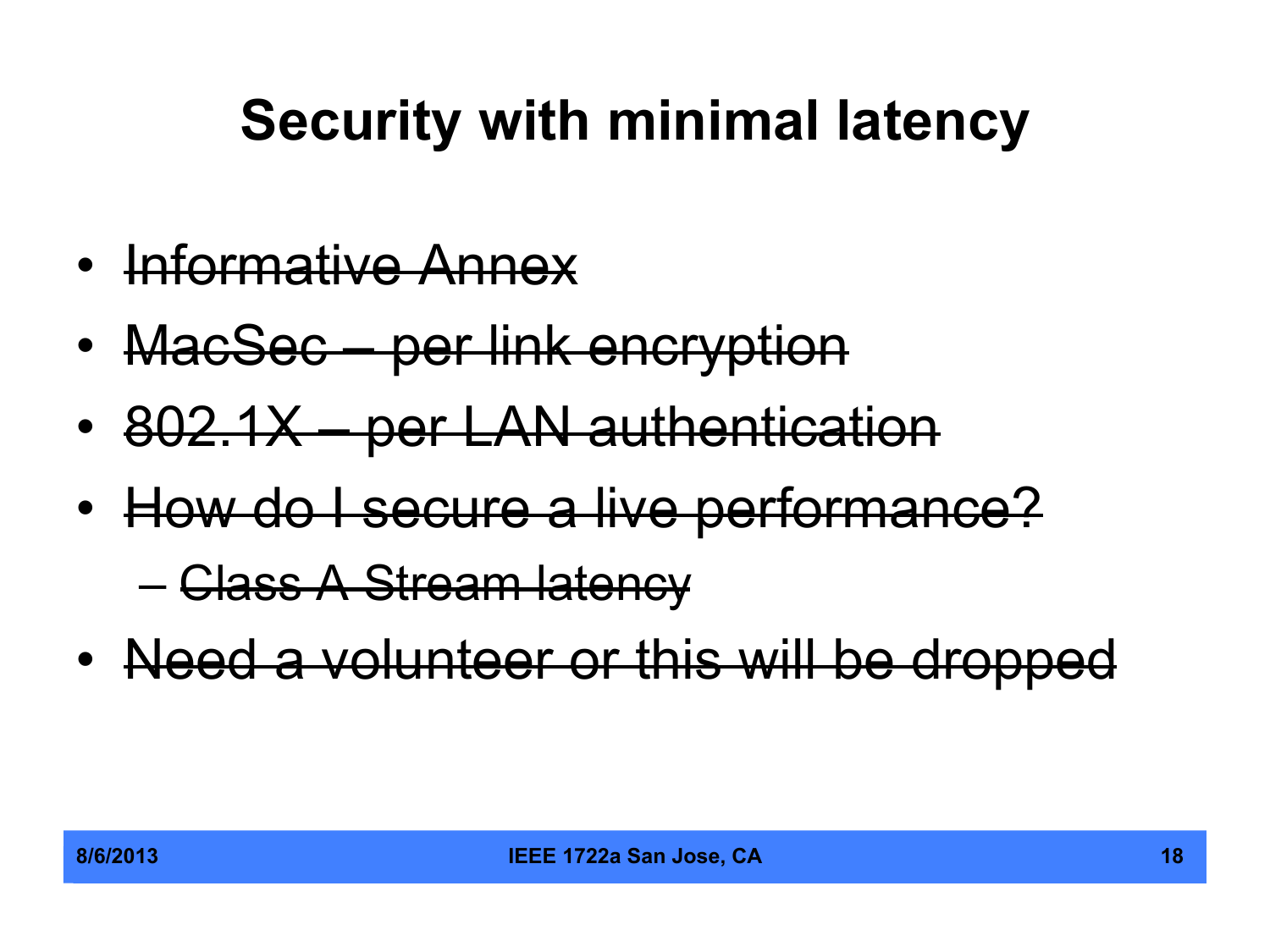#### **Marker bits**

- Need <del>Event</del> Marker bits
- Currently M0, M1,M2 and M3
- Do we need more bits? Yes, 4 bits
- Marker bits are format dependent and application dependent
- Can we add these same bits to the 61883 streaming formats? No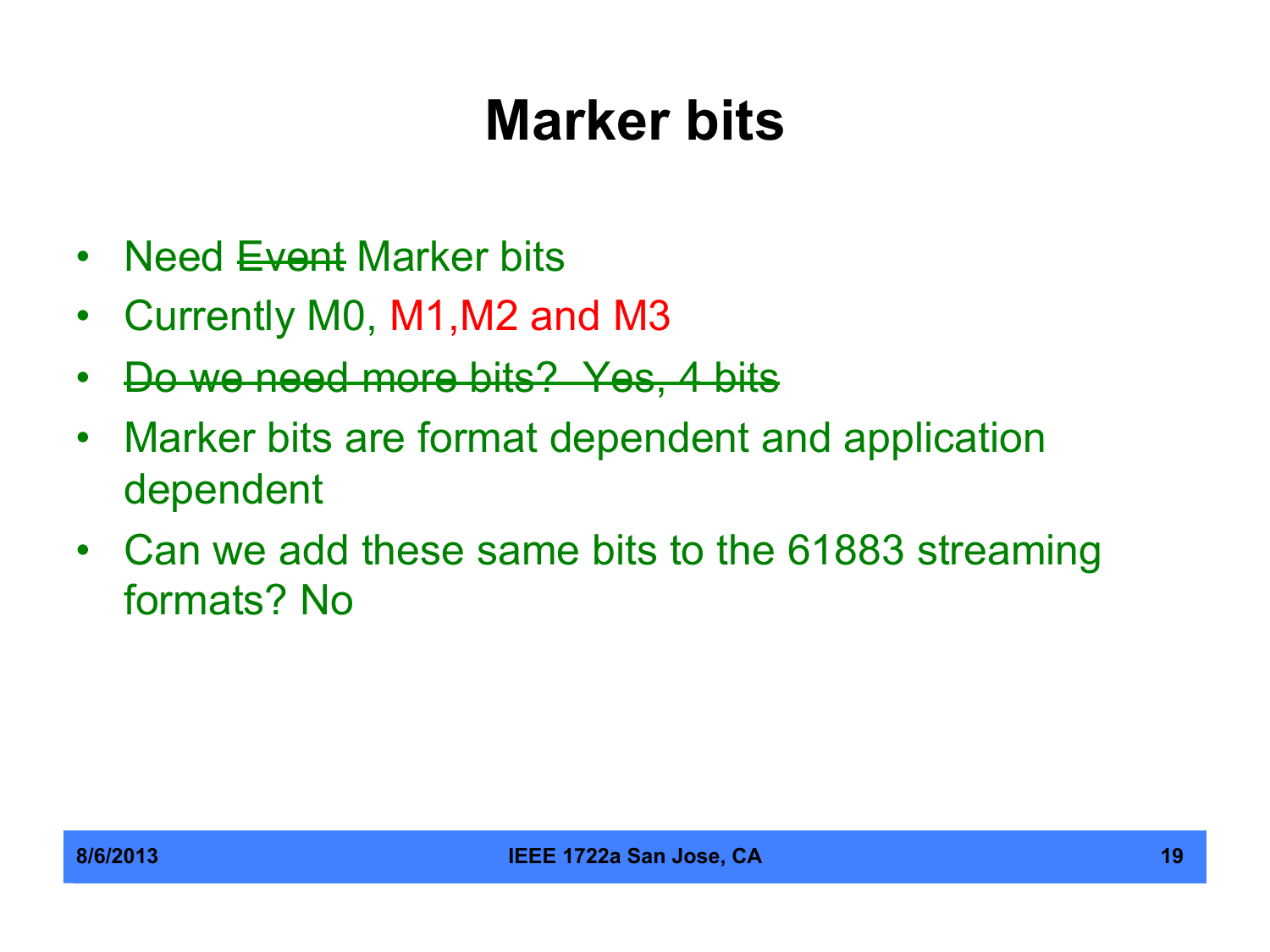# **Version 1 Format**

- New format to support security header
	- Packet signing
		- ECC
	- Encryption
		- AES-GCM encryption
		- ECC
	- Make use of IEEE 1363a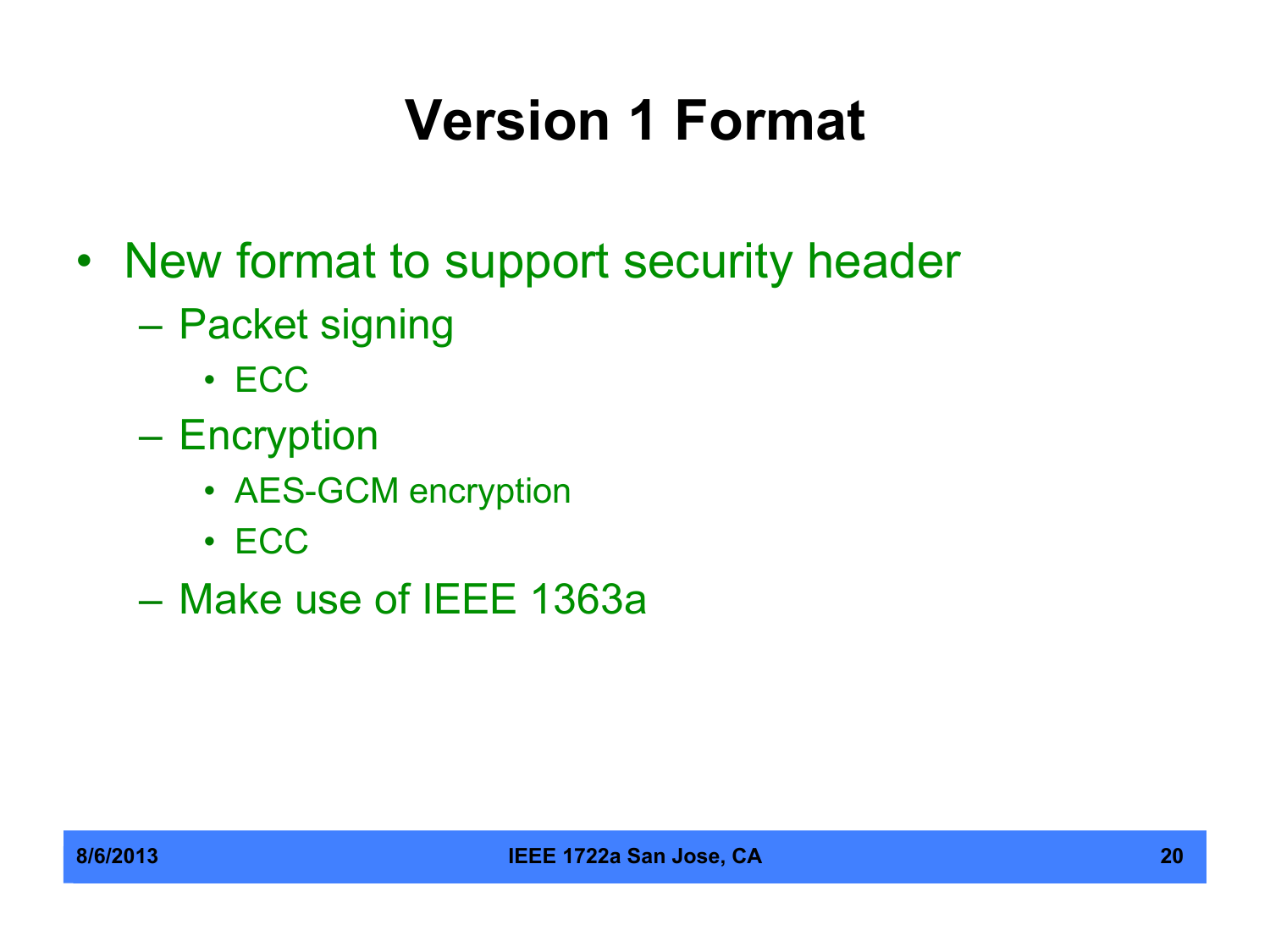## **Liaisons**

- Liaison letter received from IEC
- Liaison letter received from SMPTE 32NF
- Expect to receive liaison from SMPTE 33TS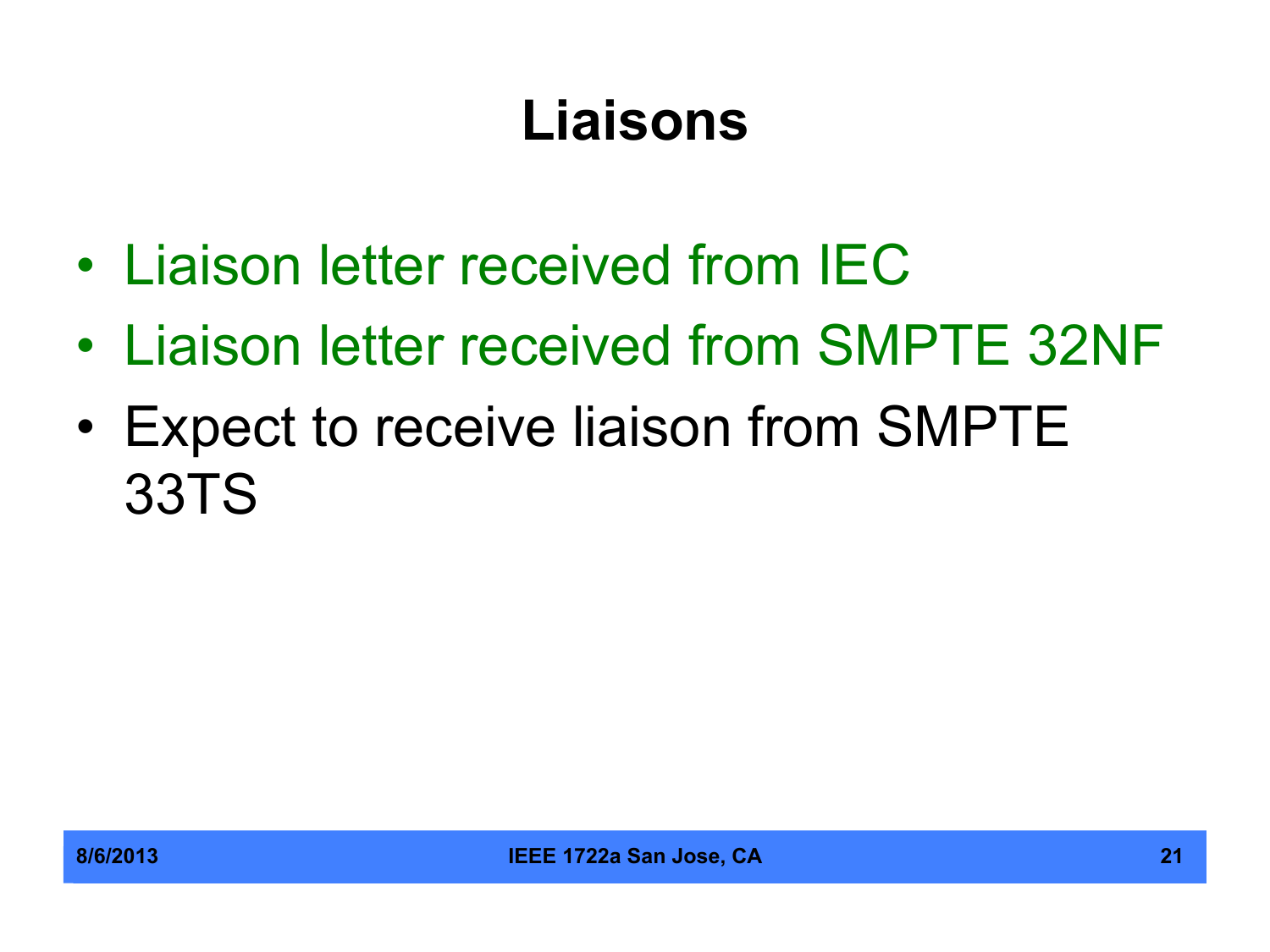#### **SRP Reservations**

- Does 1722-2011 specify if control/data is reserved?
- Should 1722a specify if control/data should be reserved?
- AVTP CRS is data (i.e. it is a reserved stream)
- AVTP Controls streams are data (i.e. it is a reserved stream)